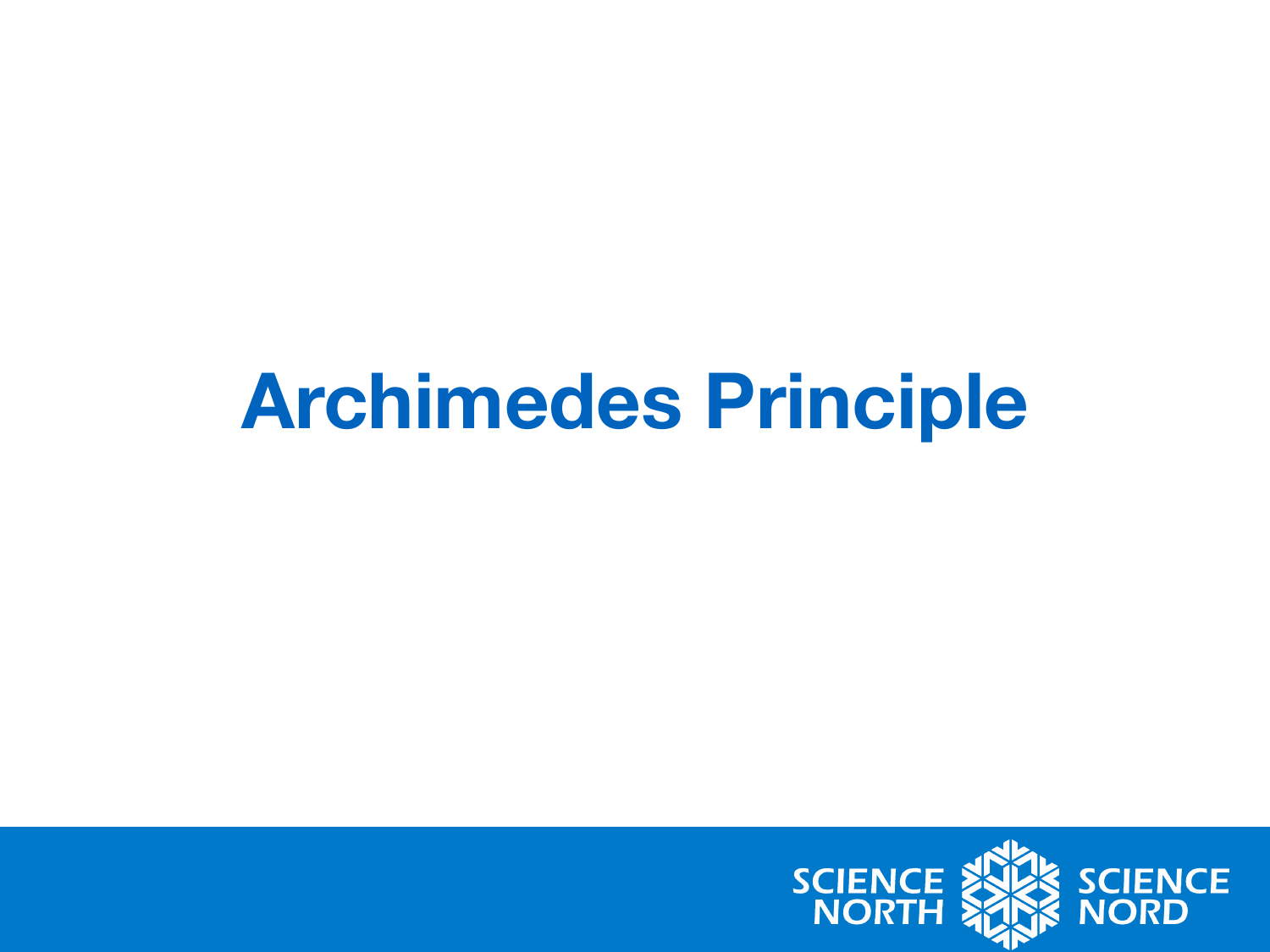#### **Archimedes**

- Greek scientist, lived 287 BC – 212 BC in Syracuse.
- Studied mathematics, physics, astronomy, and engineering.
- Made many discoveries in geometry and invented a number of things, including the Archimedes screw.



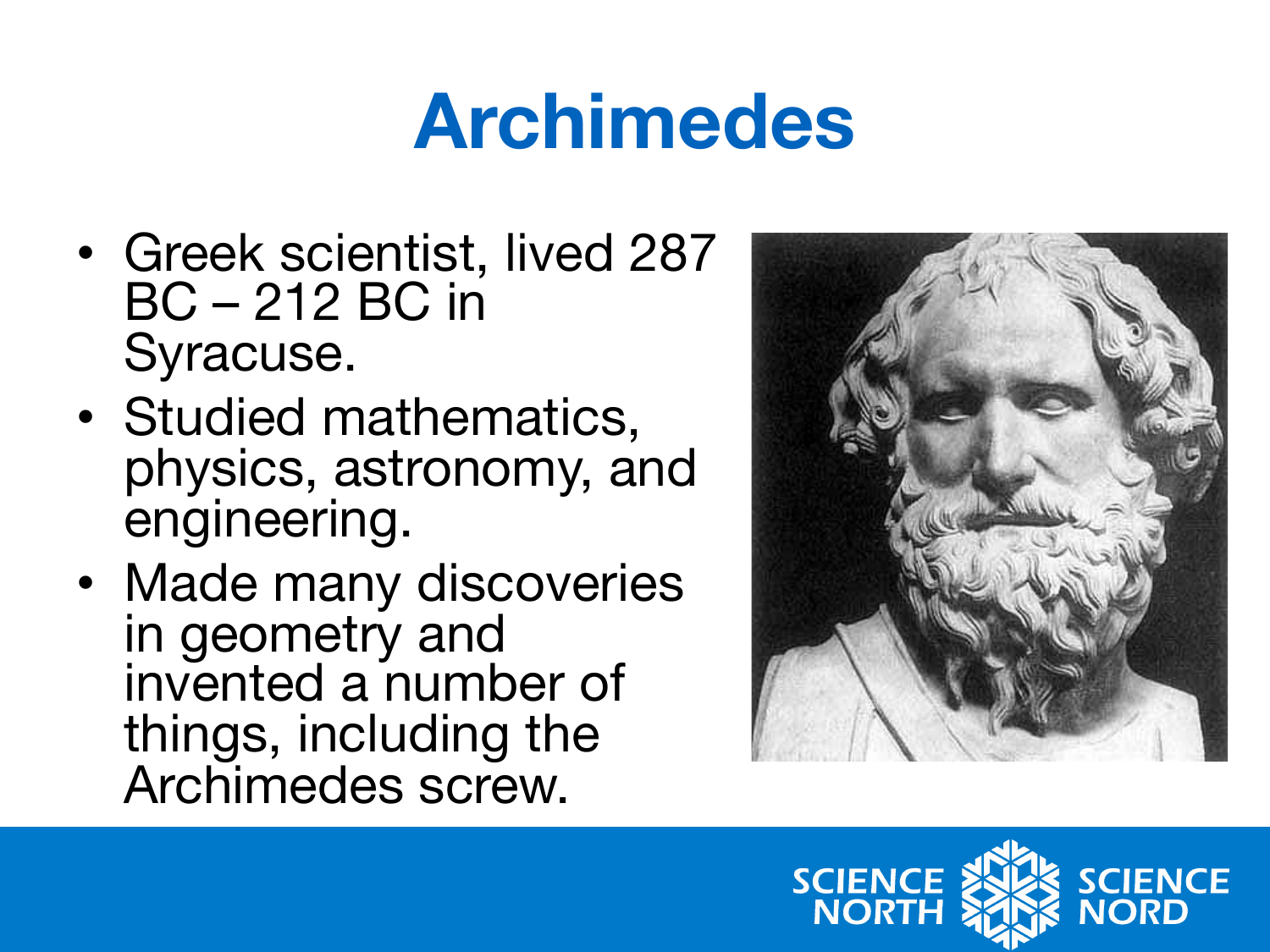### **Archimedes**

- Archimedes was maybe the greatest mathematician of antiquity.
- Accurately calculated value of Pi.
- Volumes and areas of spheres and cylinders, math of pulleys and levers.
- He built war machines to defend Syracuse from the invading romans.
- He was killed by a roman soldier when Syracuse was captured.



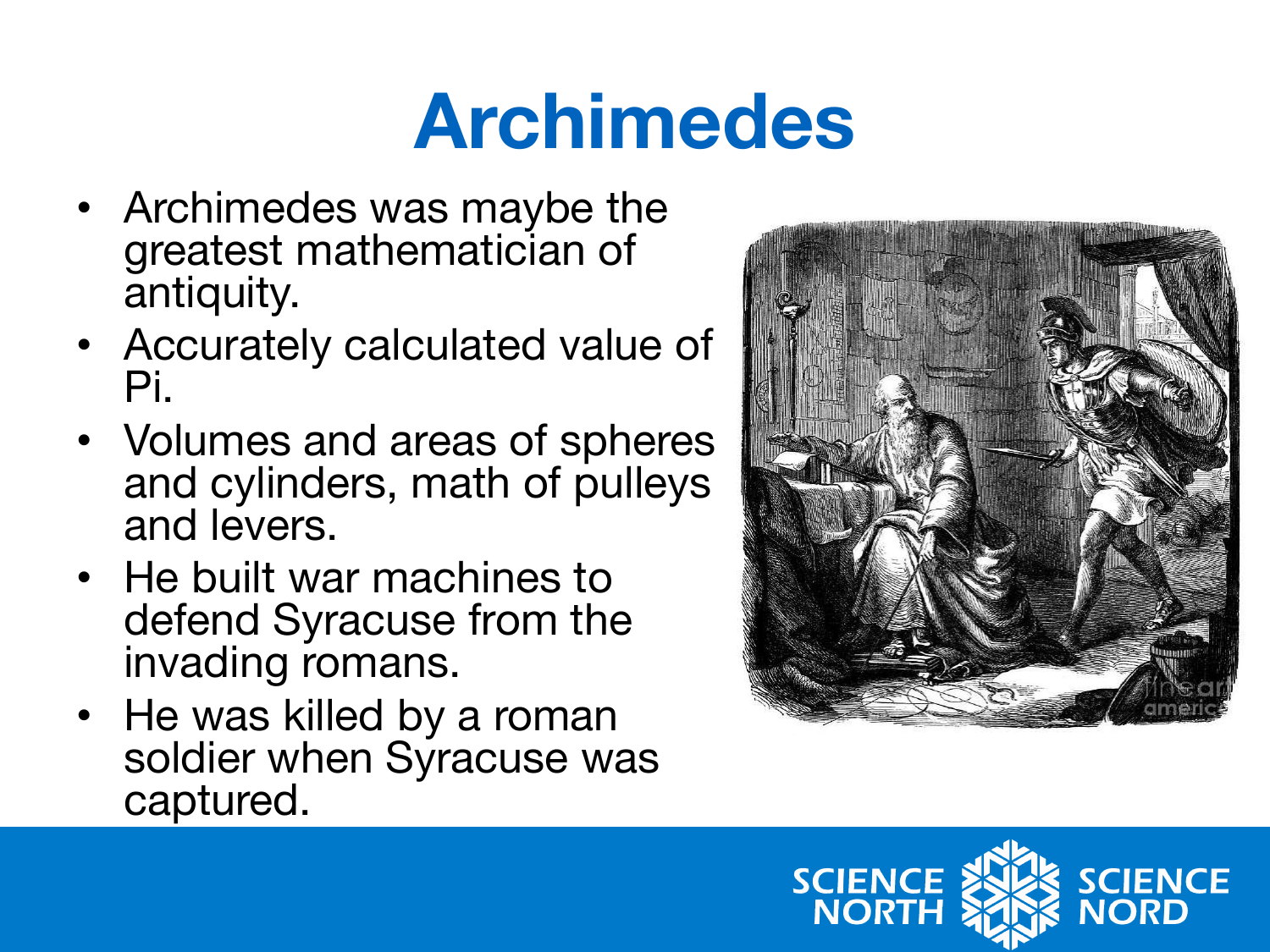### **Archimedes Principle**

He was tasked with figuring out if the crown of the king was made out of pure gold or not without destroying it.

According to legend, he came up with a solution sitting in his bath tub…



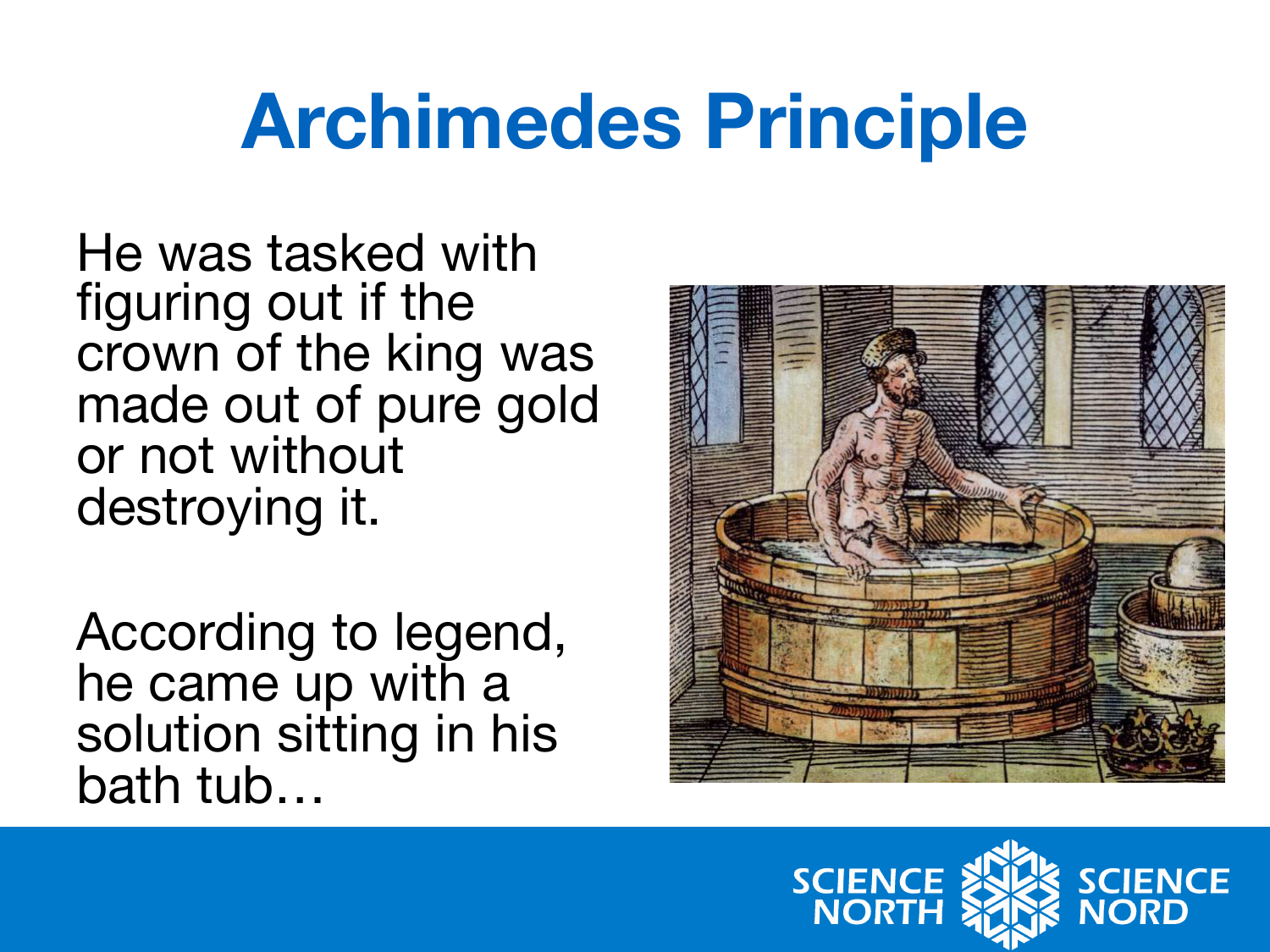## **Archimedes Principle**

- The amount of displaced water is equal in volume to the submerged object. Makes sense right?
- The weight of the displaced water is equal to the buoyant force on the object. Let's do a demonstration!
- Density = mass/volume, so we can calculate the density of the SUBMERGED object.
- Pure gold has a different density when something else has been mixed into it…